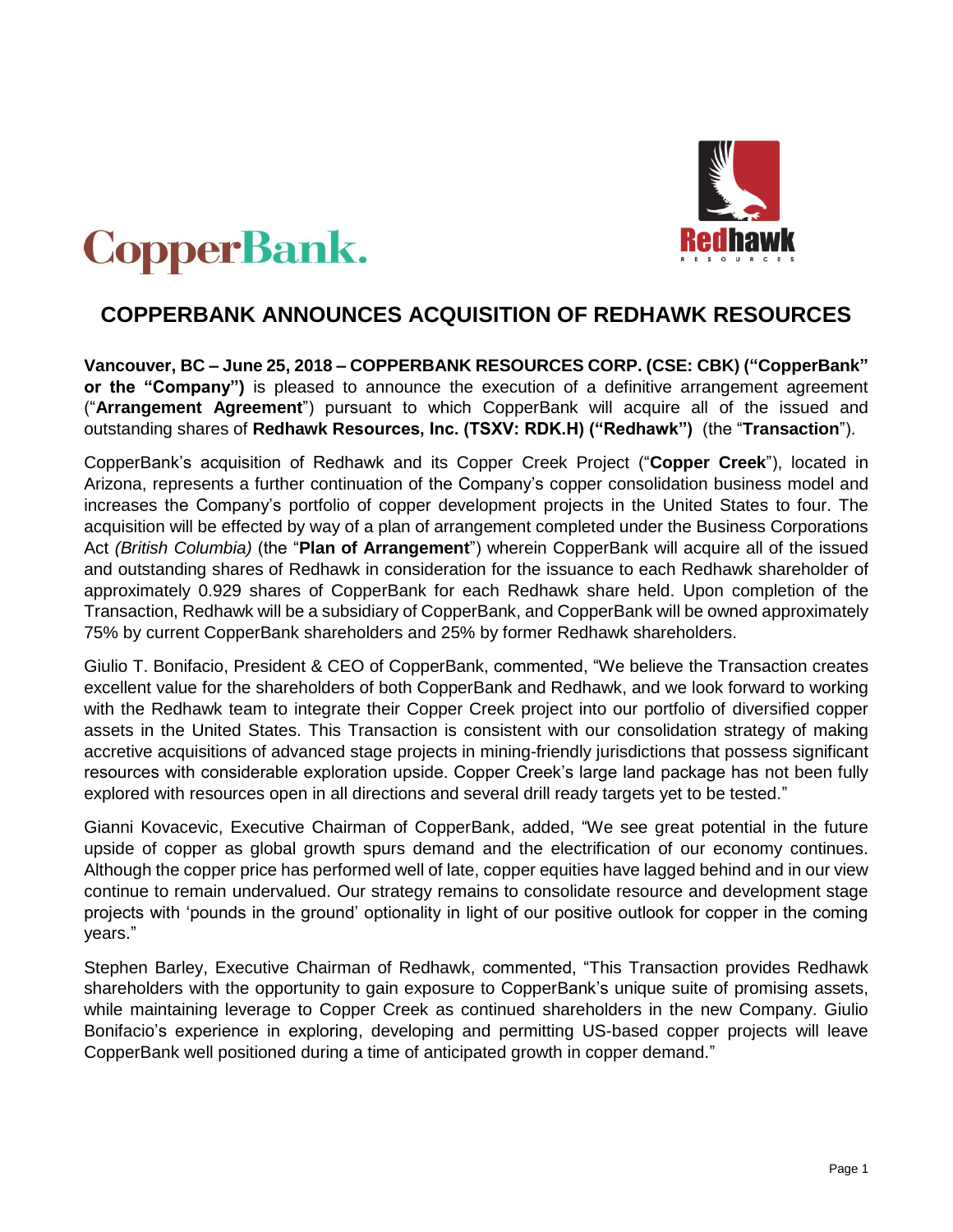## **Transaction Highlights:**

• **Large US portfolio of copper development projects:** The combined Company will hold a significant growth pipeline of four US-based assets, including:

(i) 100% owned Contact Copper project, a pre-feasibility stage copper oxide project located on private lands in Nevada;

(ii) 100% controlled resource-stage Pyramid project located in Alaska, which was the subject of an updated resource estimate in January 2018;

(iii) 100% controlled prospective San Diego Bay project, a high-priority exploration copper-gold asset in Alaska; and

(iv) Redhawk's Copper Creek project in Arizona, for which a Preliminary Economic Assessment ("**PEA**") was completed in October 2013. Copper Creek has been the subject of over \$80 million in historic expenditures, with over 200,000 meters of drilling completed by Redhawk and other previous owners; its stage of development is complementary to CopperBank's existing suite of assets.

- **Located in a Tier 1 mining-friendly jurisdiction:** The Copper Creek copper-molybdenum project consists of approximately 16 square miles of contiguous patented and unpatented mining claims and state prospecting permits, located near San Manuel, Arizona, about 110km north-east of Tucson and proximal to existing significant mining projects in the region, including Freeport-McMoRan's Miami, Morenci and Safford projects, Rio Tinto's Resolution project, Capstone's Pinto Valley project and Hudbay's Rosemont project. The Company's combined post-Transaction asset base will be located in Alaska, Nevada and Arizona, within supportive communities in miningfriendly jurisdictions with a long-standing history of mining.
- **Pipeline of growth assets with prospective exploration potential:** Redhawk's Copper Creek project, along with CopperBank's existing Pyramid and Contact copper projects and San Diego Bay copper-gold project, all possess untested exploration upside to further add to existing resources while presenting additional opportunities for optimization.
- **Premier copper optionality company:** The business combination will create a leading copper focused explorer and developer during a time of encouraging supply and demand fundamentals.
- **In-state development and capital markets experience:** Senior management of CopperBank have a proven track record of systematically advancing projects through the development phase, inclusive of permitting, and possess considerable capital markets experience.
- **Strategic platform for further consolidation:** The Transaction results in a strengthened platform to continue to evaluate and consolidate additional prospective, domestic copper projects and other energy metals assets in the United States and elsewhere in the Americas.
- **Significant copper resources:** In addition to the estimated mineral resources on CopperBank's current properties, the Copper Creek project hosts historic mineral resources, including estimated Measured & Indicated resources of approximately 4.4 billion pounds of copper (a total of 501.2 million tons at 0.44% copper, consisting of Measured resources of 45.5 million tons at 0.72% copper, and Indicated resources of 456.7 million tons at 0.42% copper) plus additional Inferred resources of approximately 3.3 billion pounds of copper (481.3 million tons at 0.34% copper).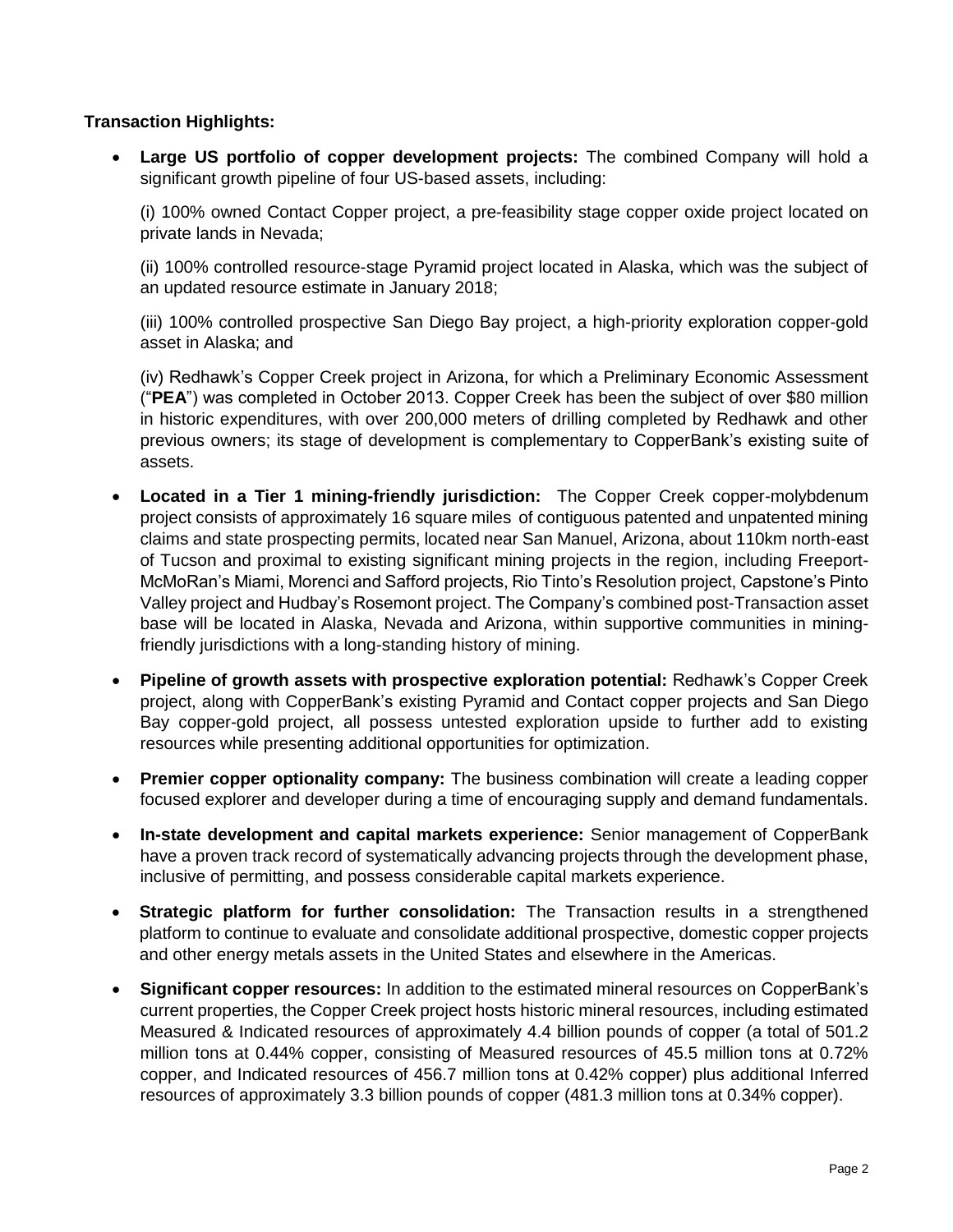For additional information on the foregoing historical mineral resource estimate, including cautions for the reader, see note.

**Note:** The foregoing historical mineral resource estimate (the "Historical Estimate") was published in a technical report titled "Copper Creek 2012 Mineral Resource Update, Pinal County, Arizona, USA, Technical Report" prepared for Redhawk by Independent Mining Consultants Inc., dated and filed by Redhawk on SEDAR on June 25, 2012. A qualified person (as defined in National Instrument 43-101 ("NI 43-101")), has not done sufficient work to classify the foregoing historical estimate as current mineral resources or reserves, and CopperBank is not treating the estimate as current mineral resources or reserves.

The Historical Estimate was calculated using a 0.20% copper equivalent ("CuEq") cut-off grade. The Historical Estimate is based on metal prices of US\$3.00/lb CuEq and contained within an open pit geometry using industry comparable estimates for direct mining, milling, and G&A costs. The ratios for calculating CuEq are based upon US\$2.75/lb Cu, US\$12.00/lb Mo, and US\$20.00/oz Ag and recoveries of 90% for Cu, 80% for Mo, and 90% for Ag.

Because the Historical Estimate was completed relatively recently in 2012 and in compliance with the definitions for mineral resource categorization set out by the Canadian Institute of Mining, Metallurgy and Petroleum, and disclosed in a technical report conforming to the requirements of NI 43-101, CopperBank is of the view that the Historical Estimate is generally reliable and relevant to an evaluation of the property, however CopperBank has not completed any independent verification of the Historical Estimate. In order to verify the Historical Estimate as current, a qualified person (as defined in NI 43-101) would have to conduct a site visit on behalf of CopperBank and complete standard data verification procedures.

CopperBank intends to complete additional resource expansion drilling on Copper Creek for purposes of increasing and upgrading the mineral resource prior to completion of a new mineral resource estimate.

Subsequent to the Historical Estimate, Redhawk published a technical report titled "Redhawk Copper, Inc., Copper Creek Project, Preliminary Economic Assessment, 25,000 TPD Mill with an Underground Mine for Development of the Copper Creek Resource", prepared by Mr. Joseph M. Keane, P.E.; Mr. Herb Welhener, MMSA-QPM; Mr. Steve Milne, P.E.; Mr. Gene Muller, P.E; Mr. David Nicholas and SGS Metcon/KD Engineering dated July 25, 2013, amended October 28, 2013 (the "PEA Technical Report"). The PEA Technical Report contained a mineral resource estimate that related solely to the portion of the Copper Creek deposit amenable to underground mining pursuant to the mine plan set out in the PEA Technical Report, using a 0.55% CuEq cut-off, which consisted of Indicated resources totaling approximately 2.1 billion lbs CuEq (132.0 million tons @ 0.79% CuEq) plus an Inferred resource of approximately 1.1 billion lbs CuEq (74.1 million tons @ 0.74% CuEq) based on metal prices of US\$3.00/lb CuEq The ratios for calculating CuEq are based upon US\$2.75/lb Cu, US\$12.00/lb Mo, and US\$20.00/oz Ag and recoveries of 90% for Cu, 80% for Mo, and 90% for Ag.

## **Transaction Details**

Under the terms of the Arrangement Agreement, Redhawk shareholders will receive approximately 0.929 shares of CopperBank for each share of Redhawk held (the "**Exchange Ratio**"). It is anticipated that on the closing of the Transaction, an aggregate of 66,152,977 common shares of CopperBank will be issued to Redhawk shareholders and in settlement of certain finder's fees incurred by Redhawk in connection with the Transaction. Outstanding warrants of Redhawk will be adjusted in accordance with their terms to account for the Exchange Ratio. Outstanding stock options of Redhawk will continue, following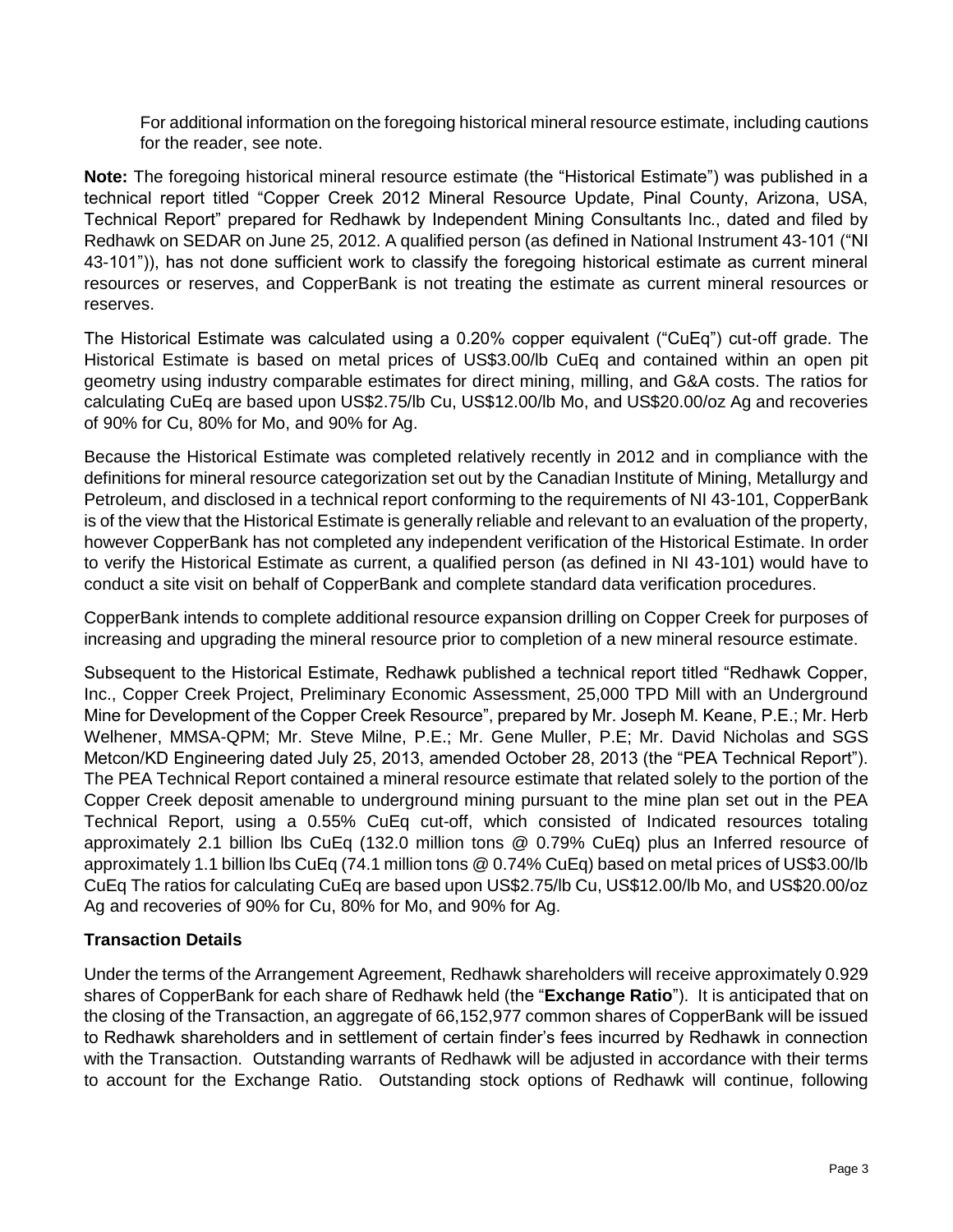adjustment to account for the Exchange Ratio, for the lesser of their existing term or six (6) months following the closing of the Transaction.

The Transaction will be carried out by way of a court-approved Plan of Arrangement and will be subject to the approval of Redhawk shareholders at a special meeting of Redhawk shareholders (the "**Redhawk Meeting**") scheduled to be held on or about August 13, 2018. In order to obtain the required shareholder approval, a favourable vote of 66 2/3% of the votes cast at the Redhawk Meeting, together with majority of the minority approval in accordance with Multilateral Instrument 61-101 – *Protection of Minority Security Holders in Special Transactions* ("**MI 61-101**") (collectively, the "**Shareholder Approval**"). The Transaction is also subject to receipt of applicable regulatory, court and stock exchange approvals, and the satisfaction of other closing conditions customary for transactions of this nature.

CopperBank has also agreed to advance Redhawk \$200,000 by way of a secured bridge loan (the **"Bridge Loan"**) to cover expenses incurred by Redhawk prior to closing of the Transaction which, when combined with the certain debt settlements by Redhawk, will result in Redhawk's liabilities as of the date hereof being restricted to trade payables of less than \$125,000. The Bridge Loan will accrue interest at the rate of 5% percent per annum and mature on the earliest to occur of (i) the termination of the Arrangement Agreement prior to the completion of the Transaction, (ii) five business days following the completion of the Transaction, and (iii) the occurrence of an event of default as defined in the promissory note evidencing the Bridge Loan (the **"Note**"). Redhawk has granted a security interest in all of its present and after acquired personal property to secure its obligations under the Note.

The Arrangement Agreement includes customary provisions, including non-solicitation, right to match and fiduciary-out provisions, as well as standard representations, covenants and conditions for a transaction of this nature. Both parties have agreed to a termination fee upon the occurrence of certain terminating events, which in the case of Redhawk shall be a \$400,000 cash payment to CopperBank, and in the case of CopperBank shall be forgiveness of the Bridge Loan that was advanced to Redhawk.

On completion of the Transaction, it is expected that Redhawk's common shares will be delisted from NEX and that CopperBank will apply to cause Redhawk to cease to be a reporting issuer under applicable Canadian securities laws.

Certain shareholders, including directors and officers, of Redhawk, holding a total of 14.4% of the outstanding Redhawk common shares, have entered into voting and support agreements to, amongst other things, vote their shares held in favour of the Transaction.

The boards of directors of both Redhawk and CopperBank have each determined that the proposed Transaction is in the best interest of their respective companies, supported by advice from their financial and legal advisors, as applicable, and have each unanimously approved the Transaction. The board of directors of Redhawk recommend that their shareholders vote in favour of the Transaction at the Redhawk Meeting.

Full details of the arrangement will be included in a management information circular to be filed by Redhawk with regulatory authorities and mailed to shareholders in accordance with applicable securities laws.

The Transaction is expected to be completed by mid-August, 2018 or such other date as the parties may agree.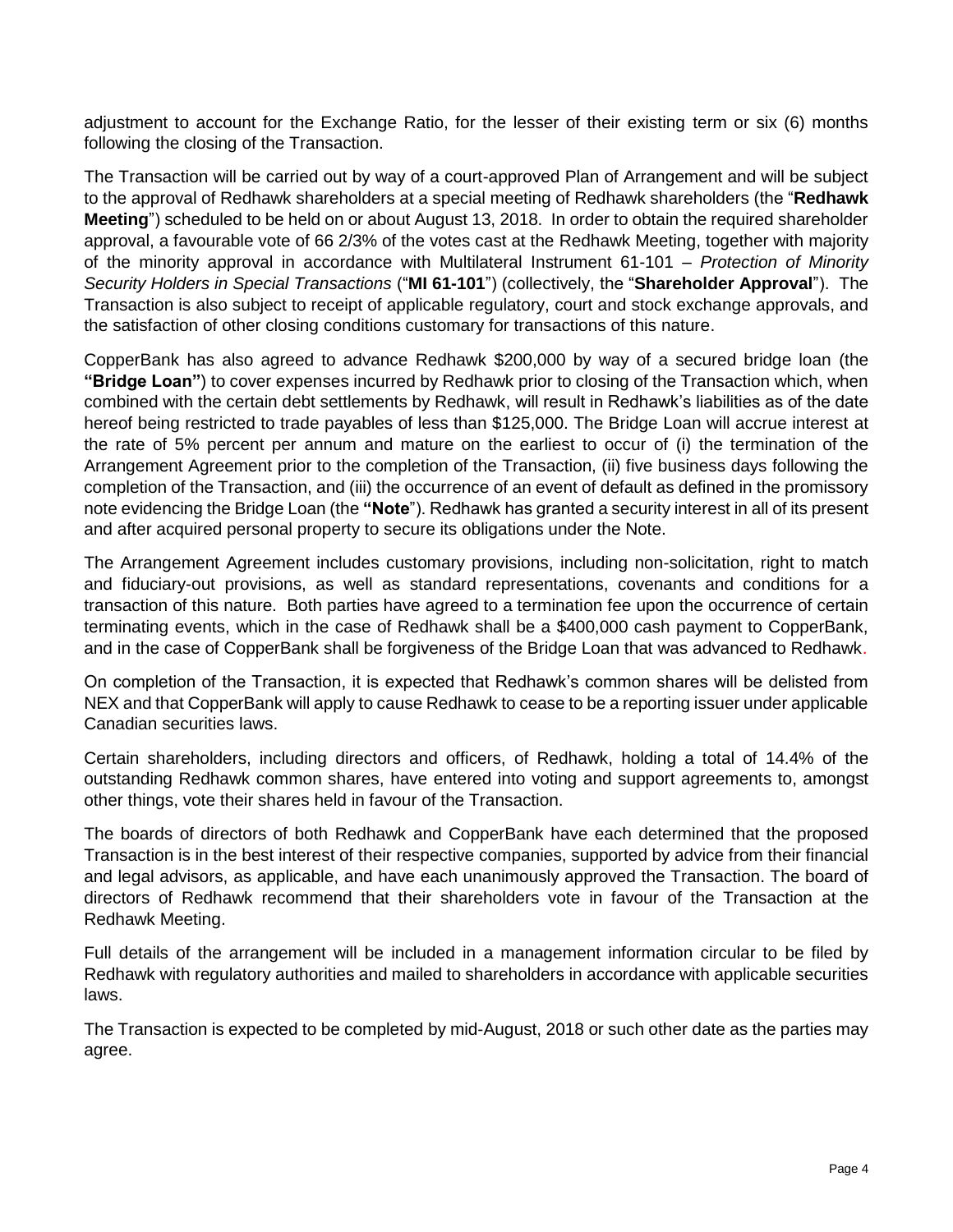#### **Advisors and Counsel**

Haywood Securities Inc. is acting as financial advisor and Maxis Law Corporation is acting as legal counsel to CopperBank.

Evans & Evans, Inc. has provided a fairness opinion to the board of directors of Redhawk that, as of the date thereof and subject to the assumptions, limitations and qualifications set out therein, the transaction is fair, from a financial point of view, to the shareholders of Redhawk. Bennett Jones LLP is acting as legal counsel to Redhawk.

### **Qualified Persons and Technical Information**

Brigitte Dejou, P.Eng., a director of CopperBank and a Qualified Person as defined by NI 43-101, has reviewed and approved the Copperbank technical information in this news release.

R. Joe Sandberg, President and CEO of Redhawk and a Qualified Person as defined by NI 43-101, has reviewed and approved the Redhawk technical information in this news release.

#### **COPPERBANK RESOURCES CORP.**

Giulio T. Bonifacio – President & CEO

#### **Contact Information COPPERBANK RESOURCES CORP.**

Eugene Toffolo – Manager, Investor Relations & Communications Tel: 604-630-3762 Email: [etoffolo@txlinvestments.com](mailto:etoffolo@txlinvestments.com)

Gianni Kovacevic – Executive Chairman Tel: 604-889-0852 Email: [gk@copperbankcorp.com](mailto:gk@copperbankcorp.com) 

Website: [www.copperbankcorp.com](http://www.copperbankcorp.com/)

#### *Cautionary and Forward-Looking Information*

*Certain information and statements in this news release may be considered forward-looking information or forwardlooking statements for purposes of applicable securities laws (collectively, "forward-looking statements"), which reflect the expectations of management regarding its disclosure and amendments thereto. Forward-looking statements consist of information or statements that are not purely historical, including any information or statements regarding beliefs, plans, expectations or intentions regarding the future. Such information or statements may include, but are not limited to, statements with respect to the timing of the Redhawk shareholder meeting, the completion of the Transaction within the expected time or at all, any future acquisitions by the Company, the expected benefits of the Transaction, future metals prices or future economic conditions generally. Such statements are subject to risks and uncertainties that may cause actual results, performance or developments to differ materially from those contained in the statements. No assurance can be given that any of the events anticipated by the forward-looking statements will occur or, if they do occur, what benefits CopperBank will obtain from them. These forward-looking statements reflect management's current views and are based on certain expectations, estimates and assumptions, which may prove to be incorrect. A number of risks and uncertainties could cause our actual*  results to differ materially from those expressed or implied by the forward-looking statements, including without *limitation: (1) the risk that the Transaction is not completed within the anticipated time or at all, (2) the risk that*